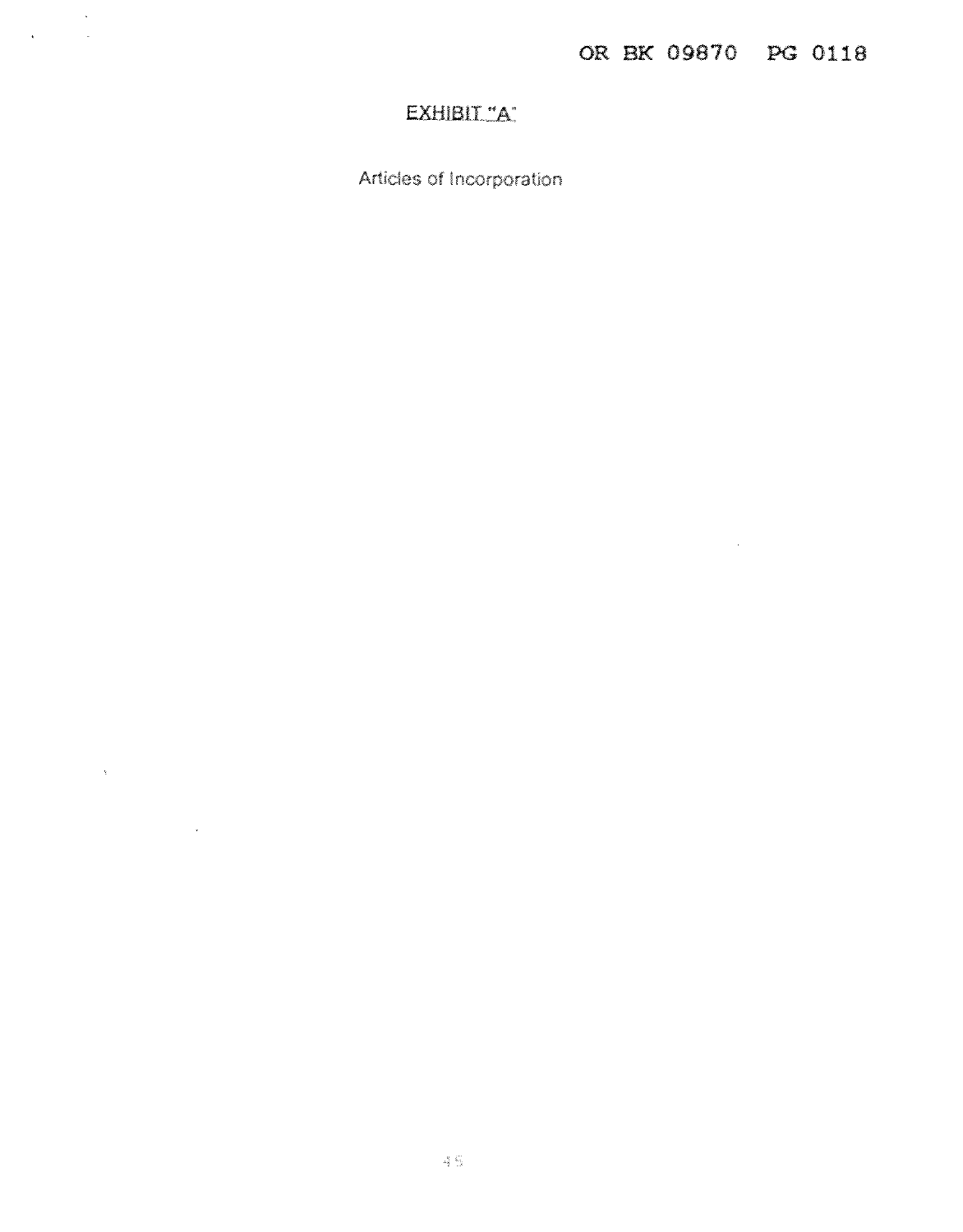

I certify the attached is a true and correct copy of the Articles of Incorporation of THE VINEYARDS AT WESTCHASE OWNERS ASSOCIATION, INC., a Florida corporation, filed on March 22, 1999, as shown by the records of this office.

The document number of this corporation is N99000001761.

# OR BK 09870 PG 0119

Given under my hand and the<br>Great Seal of the State of Florida<br>at Tallahassee, the Capitol, this the<br>Twenty-second day of March, 1999

Katherine Harris

Secretary of State



CR2EO22 (1 99)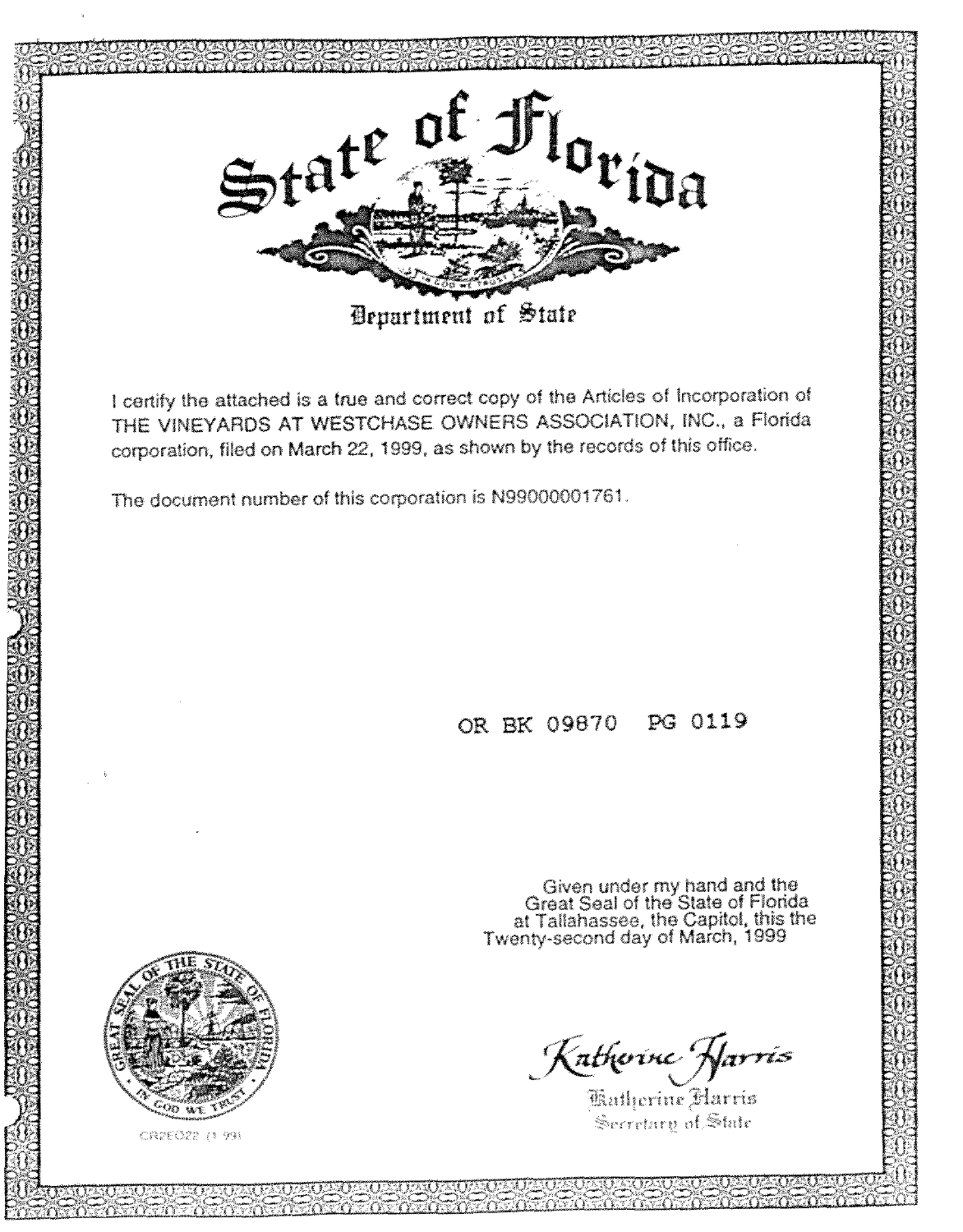#### ARTICLES OF INCORPORATION



PO K'R 22 PN 2:12

OF

*j* 

المبر<br>إلى المراكب<br>المراكب

*)* 

#### THE VINEYARDS AT WESTCHASE OWNERS ASSOCIATION, INC.

The undersigned incorporator, a resident of the State of Florida and of full age, hereby makes, subscribes, acknowledges and files with the Department of the State or Florida these Articles of Incorporation for the purpose of forming a corporation not for profit under the IB'WS of the State of Florida.

#### ARTICLE I

#### NAME

The name of this corporation is THE VINEYARDS AT WESTCHASE OWNERS ASSOCIATION, INC., a Florida corporation not for profit (hereinafter called the "Association" in these Articles).

## ARTICLE II

#### OFFICE AND REGISTERED AGENT

The Association's initial principal is 107 Dunbar Avenue, Suite I, Oldsmar, Florida 34677. The Association's registered agent is Richard A Schlosser who maintains a business office at 500 E. Kennedy Blvd., Suite 200, Tampa, Florida 33602. Both this Association's registered office and registered agent may be changed from time to time by the Board of Directors as provided by law.

#### ARTICLE Ill

#### **PURPOSE**

This Association does not contemplate pecuniary gain or profit to its members and the specific purposes for which it is formed are to provide for the maintenance, preservation and architectural control of all common areas and residential lots within that certain tract of property {hereinafter called the "Property") in Hillsborough County, Florida, and more particularly described as

Westchase 430A and 430B, per map or plat thereof, recorded or to be recorded in the Public Records of Hillsborough County, Florida. together with any additions thereto as may be added by the developer thereof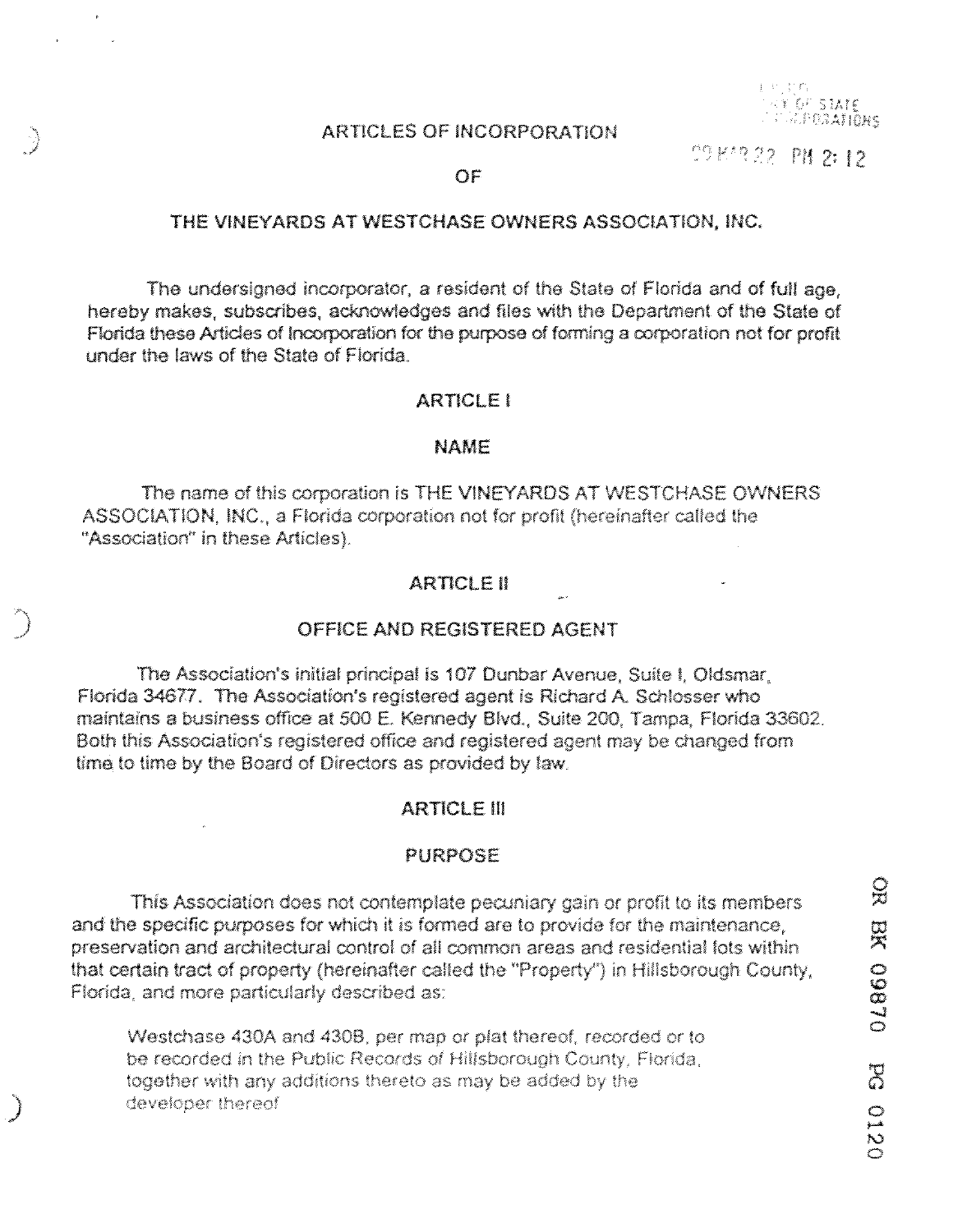## ARTICLE IV

#### POWERS

## Without limitation this Association is empowered to:

(a) **Deciaratioo.** Exercise all rights, powers, privileges, and perfonn all duties, of this Association set forth in that certain Declaration of Covenants, Conditions, Restrictions and Easements for The Vineyards (hereafter called the "Declaration") applicable to the Property and recorded or to be recorded in the Public Records of Hillsborough County, Florida, and as **the** same may be amended from time to time as therein provided;

(b) Property. In any lawful manner, acquire, own, hold, improve, manage, opera!e, maintain, repair, replace, operate, convey, sell, lease. transfer, assign, and otherwise dispose of property of any nature whatsoever, real, personal, or mixed, tangible or intangible, in connection with this Association's affairs;

(c) Assessments. Fix, levy, collect, and enforce by any lawful means all charges or assessments established by, or pursuant to, the Dedaration; and to usa and expend the proceeds of assessments in the exercise of its powers and duties hereunder;

(d) **Costs.** Pay all costs, expenses, and obligations lawfully inrurred in connection with this Association's affairs induding, without limitation, all licenses. taxes, or other governmental charges levied or imposed against this Association's property;

)<br>)<br>*)* 

ing mangkat<br>Kabupatèn Ka

)<br>)<br>)

**(e) Borrowing.** Borrow money and, with the approval of two-thirds (2/3) of each dass of members, mortgage, pledge, deed in trust, hypothecate, assign, grant security interests in, or otherwise transfer any or all of its property as security for<br>money borrowed, debts incurred, or any of its other obligations;<br>(f) Dedications. With the approval of two-thirds (2/3) of each class money borrowed. debts incurred, or any of its other obligations;

members, dedicate, sell or transfer all or any part of its property to any public agency, authority, or utility for such purposes, and subject to such conditions, as two-thirds (2/3). of each class of members determine;

 $(q)$  Mergers. With the approval of two-thirds (2/3) of each class of members, participate in mergers and consolidations with other non-profit corporations organized for similar purposes;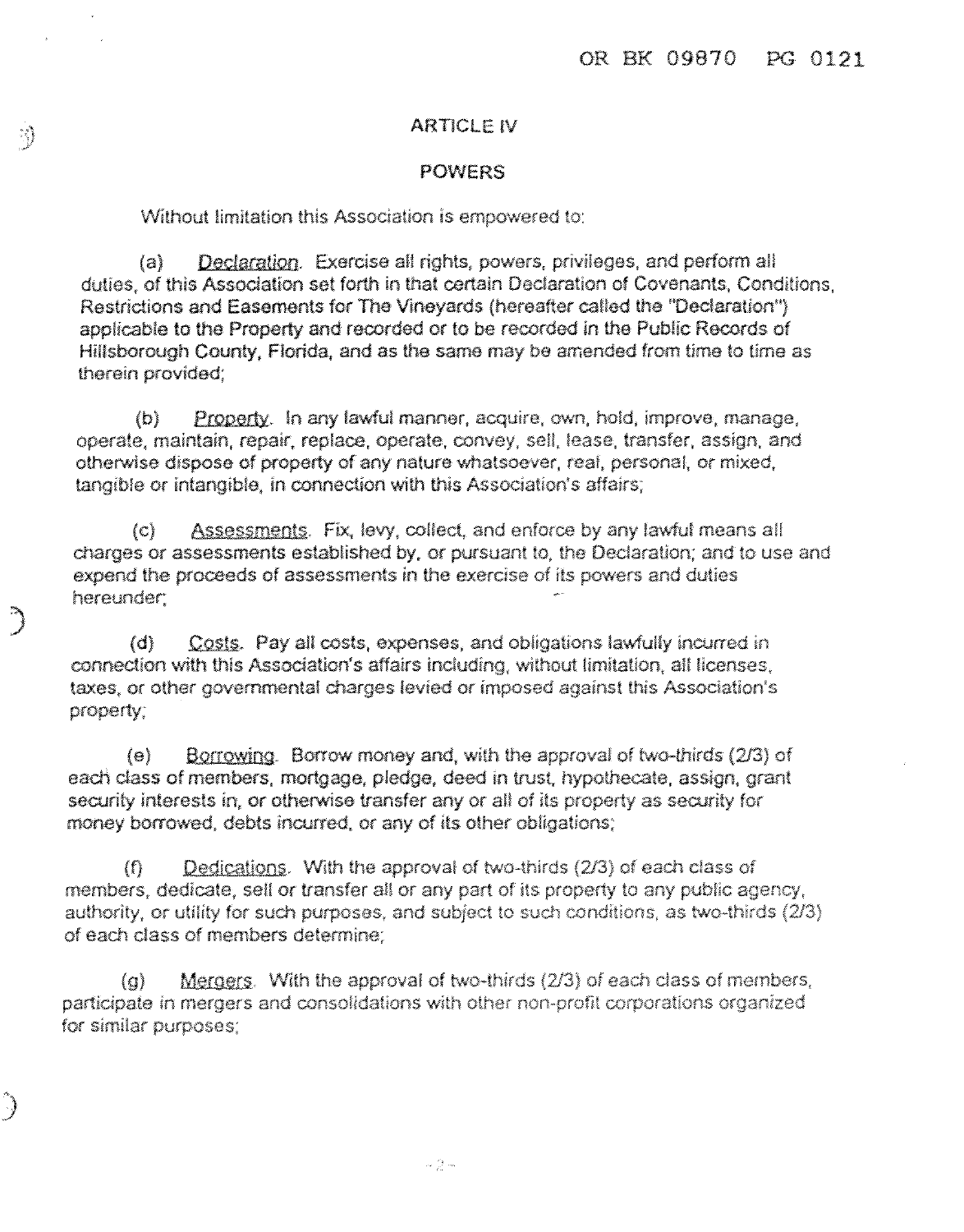(h) Rules. From time to lime adopt, alter, amend, rescind, and enforce reasonable rules and regulations governing the use of the Lots and Common Property (as those terms are defined in the Declaration) consistent with the rights and duties established by the Declaration and these Articles;

) ,'

*)* 

*)* 

(i) General. Have and exercise all common law rights, powers, and privileges and those that a corporation not for profit may now or hereafter have or exercise under the laws of the State of Florida, together with all other rights, powers, and privileges reasonably to be implied from the existence of any right, power, or privilege so granted, or granted by Iha Declaration or these Articles, or reasonably necessary to effectuate the exercise of any right, power, or privilege so granted; ivileges reasonably to be implied from the existence or any right, power, or<br>ge so granted, or granted by the Declaration or these Articles, or reasonably<br>sary to effectuate the exercise of any right, power, or privilege s

of this Association and the provisions of the Declaration;

 $(k)$  Litigation. To sue or be sued; provided, however, that this Association's right to sue any third party is limited in the manner described in the Oeclarallon; and

(I) Other. Engage in all lawful acts permitted or authorized by Section 617.0302, Florida Statutes.

## ARTICLE V

## MEMBERSHIP

Every person who from time to time holds the record fee simple title to, or any undivided fee simple interest in. any Lot that is subject to the provisions of the Declaration is a member of this Association, including contract sellers, but excluding all other persons who hold any interest in any Lot merely as security for the performance of an obligation. An Owner of more than one Lot is entitled to one membership for each Lot owned. Membership is appurtenant to, and may not be separated from, ownership of at least one Lot that is subject to the provisions of the Declaration, and membership may not be transferred other than by transfer of title to such Lot. Each membership is transferred automatically by record conveyance or other transfer of title of a lot.

## **ARTICLE VI**

## **VOTING** RIGHTS

This voting rights of members shall be as set forth in the Declaration.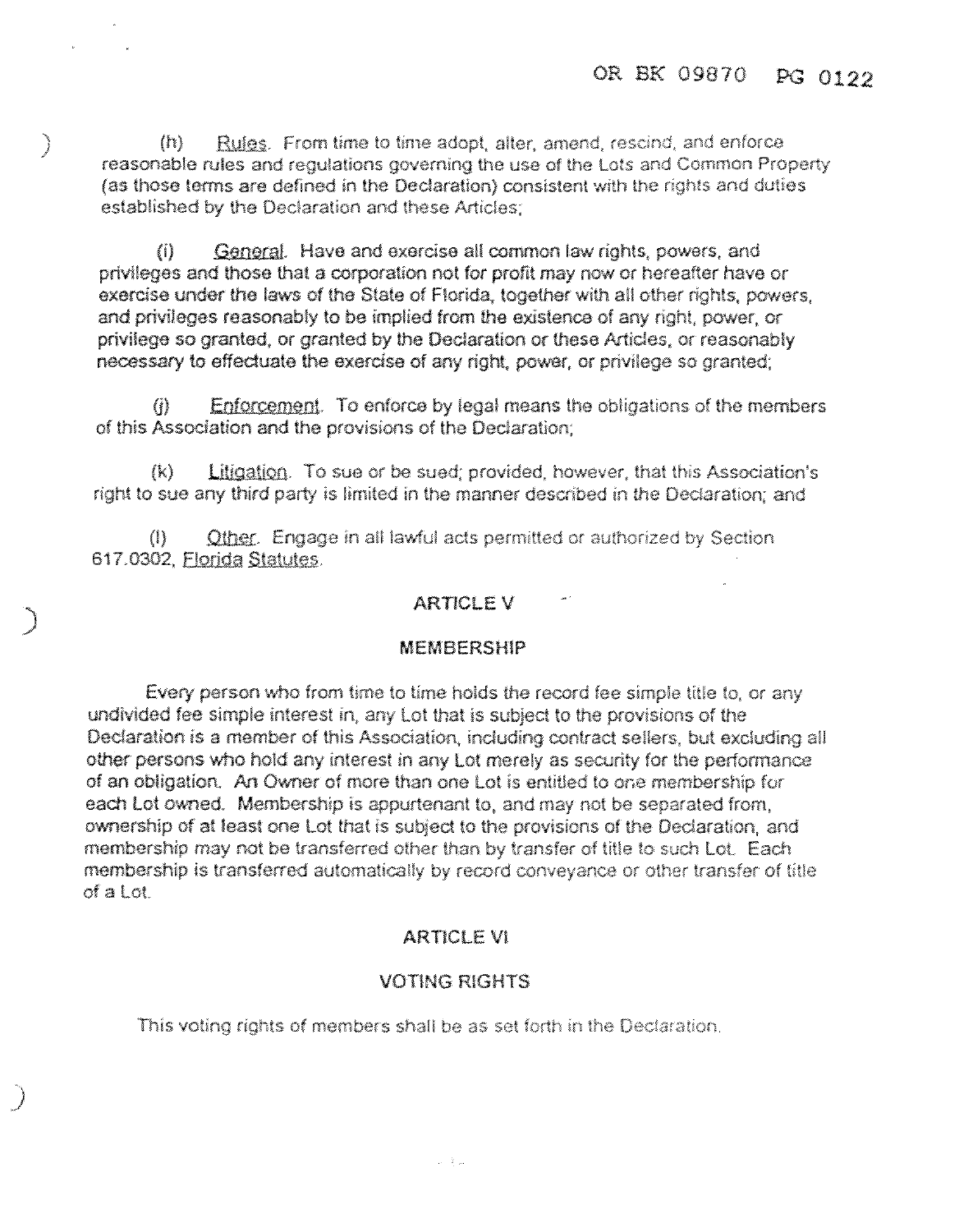#### ARTICLE VII

## BOARD OF DIRECTORS

Section 1. This Association's affairs are managed by a Board of Directors initially composed of three Directors. The number of Directors from time to time may be changed by amendment to this Association's By-Laws, but at all times it must be either three (3) members or five (5) members. The initial Directors named below shall serve until this Association's first annual meeting. The term of office for all Directors is one year. Before any such annual meeting occurring after the Class "B" Control Period expires, all vacancies occurring on the Board of Directors, if any, will be filled by majority vote of the remaining Directors, even if less than a quorum. Any Director may succeed himself or herself in office. All Directors will be elected by secret written ballot. Each member may vote for each vacancy; however, cumulative voting is not pennitted. Directors need not be Association members.

Section 2. The names and addresses of the persons who will serve as Directors until their successors have been duly elected and qualify, unless they sooner die, resign, or are removed, are:

> Andrew J. Berger 107 Dunbar Avenue, Suite I Oldsmar, Florida 34677

)

**Beach** 

*)* 

David Pelletz 107 Dunbar Avenue, Suite! Oldsmar, Florida *34677* 

Frank S. Baker 4350 West Cypress Avenue, Suite 640 Tampa, Florida 33607

## **ARTICLE VIII**

#### **IN CORPORA TOR**

The name and residence of the incorporator is:

Richard A Schlosser 500 East Kennedy Blvd., Suite 200 Tampa, Florida 33602

 $\frac{\Omega}{\Omega}$ **DL860 XE**  $\mathbb{S}$ C<br>U<br>U<br>U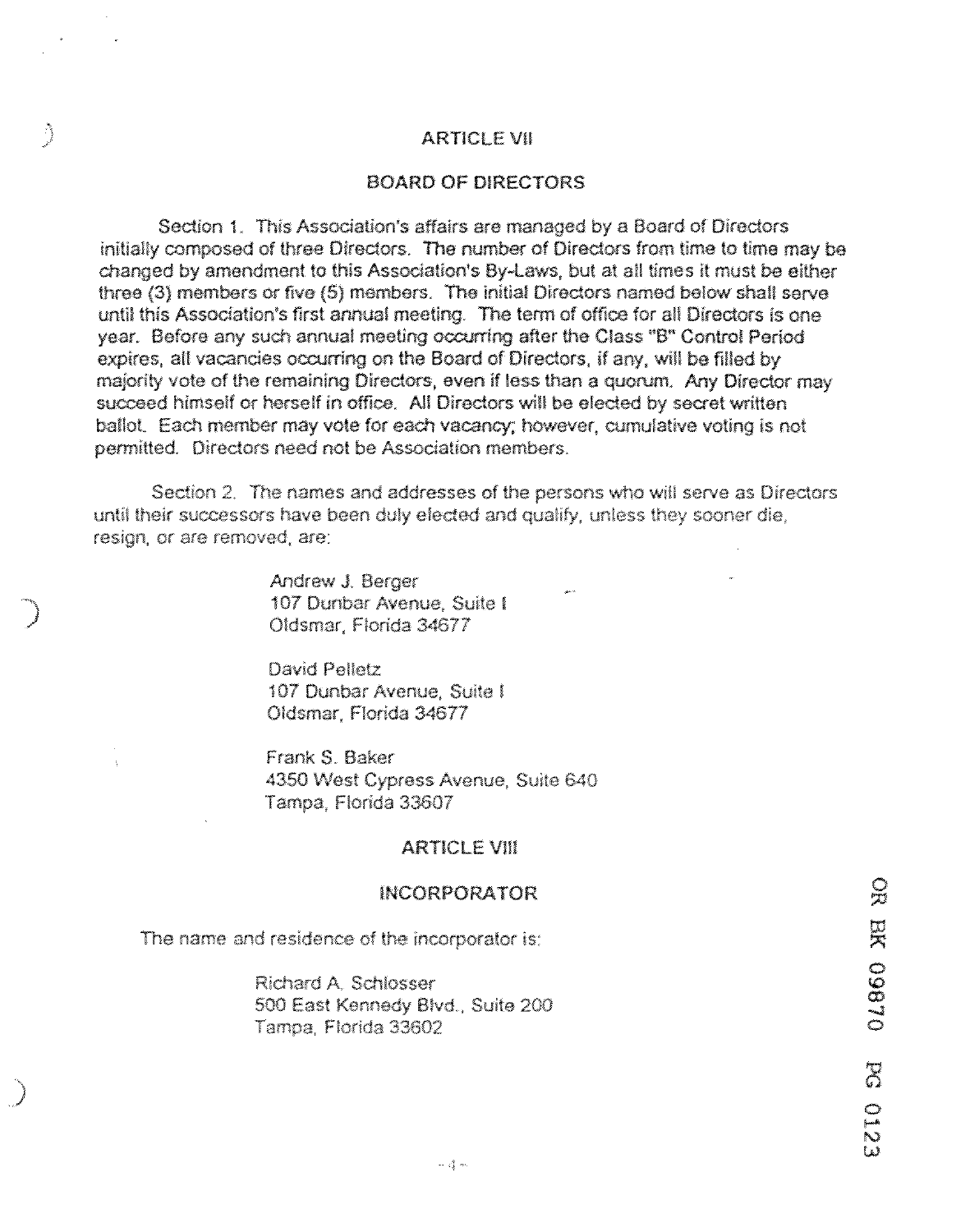## **ARTICLE IX**

#### DISSOLUTION

This Association may be dissolved in the manner from time to time provided by the laws of the State of Florida and with the assent given in writing and signed by not less than two-thirds (2/3) of each class of members. Upon dissolution of this Association in any manner other than incident to a merger or consolidation, all of this Association's assets must be dedicated to an appropriate public agency to be used for purposes similar to those for which this Association was created. !I dedication is refused, such assets must be granted, conveyed, and assigned 10 any nonprofit corporation. association, trust, or other organization lo be devoted lo such similar purposes. In no event. however. may any assets inure to the benefit of any member or other private individual.

## ARTICLE X

#### DURATION

This Association exists perpetually.

)<br>|<br>|<br>|<br>|<br>|

*j* 

## ARTICLE XI

#### BY-LAWS

This Association's By-laws initially will be adopted by the Board of Directors. Thereafter, the By-laws shall be altered, amended, or rescinded only with the approval of the Board of Directors, except as to those provisions for amendment to the By-Laws which are provided in the Declaration or any future supplemental declaration in which case those provisions shall control such amendments.

## ARTICLE XII

#### **AMENDMENTS**

Subject to the provisions of Article XIII, amendments to these Artides may be proposed and adopted in the manner from time to time provided by the laws of the State of Florida, provided that each such amendment must have the approval in writing of two-thirds (213) of each class of Members, except as to those provisions for amendment to these Articles which are provided in the Declaration or any Supplemental Declaration. in which case those provisions shall control such Amendments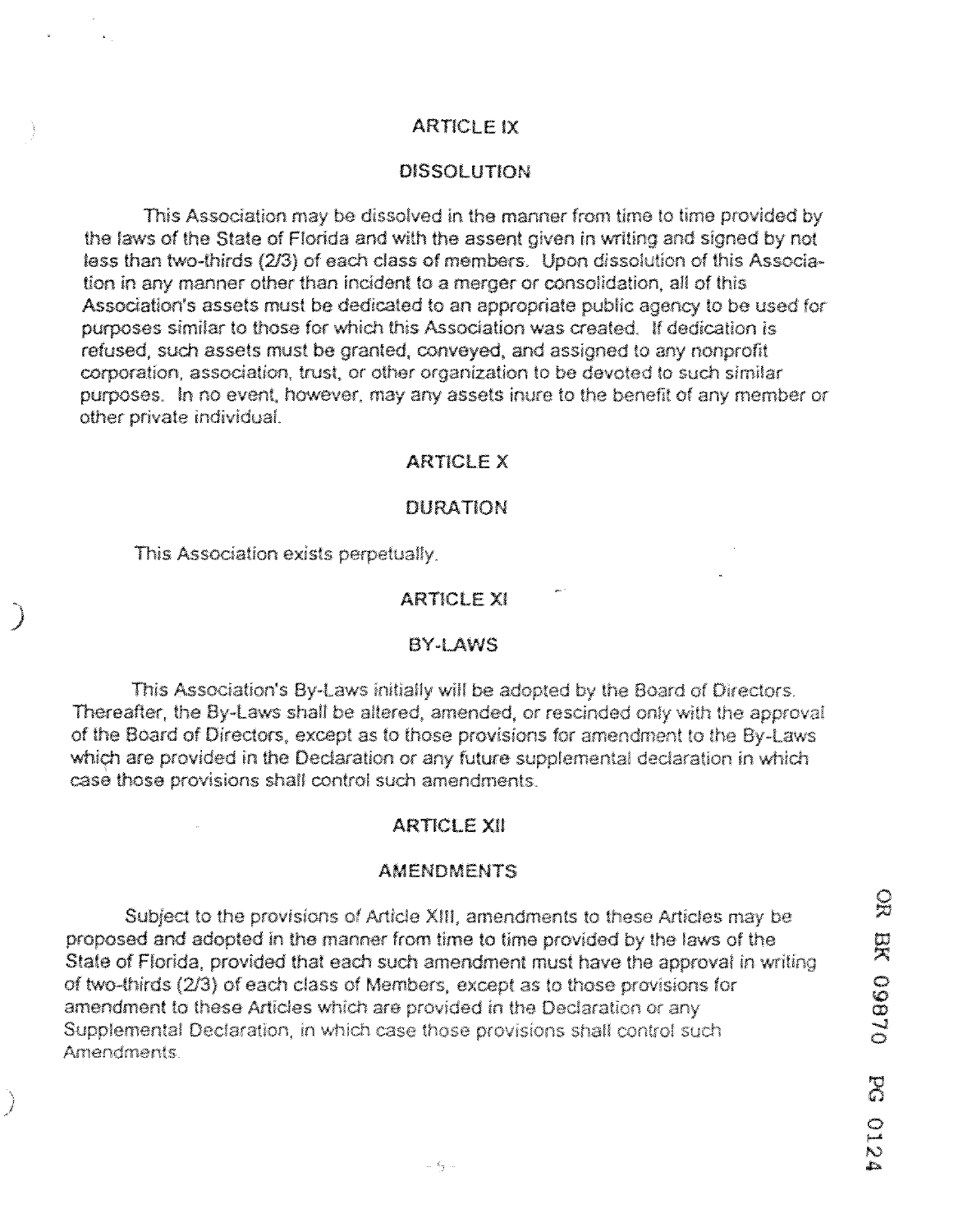## ARTICLE XIII

## FNMAJFHANA APPROVAL

As long as there is a Class B membership, and provided the foregoing agencies guaranty or insure loans within the Property, the following actions will require the prior approval of the Federal National Mortgage Association **{FNMA).** Federal Housing Administration {FHA) or Veterans Administration {VA). as determined necessary by the Class B membership:

(a) Amendment of these Articles of incorporation; or

)

**Identify** 

(b} Merger, consolidation and/or dissolution of this Association.

## ARTICLE XIV

## DISSOLUTION

In the event of the dissolution of this Association, the assets of the Association shall be distributed either to a public body or a nonprofit organization with similar purposes as this Association.

## **ARTICLE XV**

## INTERPRETATION

Express reference is made to the Declaration where necessary to interpret, construe, and clarify the provisions of these Articles. Without limitation, all terms defined in the Declaration have the same meaning where used in these Articles. By subscribing and filing these Articles, the incorporator intends for its provisions to be consistent with the provisions of the Declaration and to be interpreted, construed, and applied with those of the Declaration to avoid inconsistencies or conflicting results.

IN WITNESS WHEREOF, for the purpose of forming this corporation under the laws of the State of Florida, I, the undersigned, constituting the incorporator of this Association, have executed these Articles of Incorporation this  $\sqrt{\alpha}$  day of March, 1999.

Richard A. Schlosser **lncorporator**